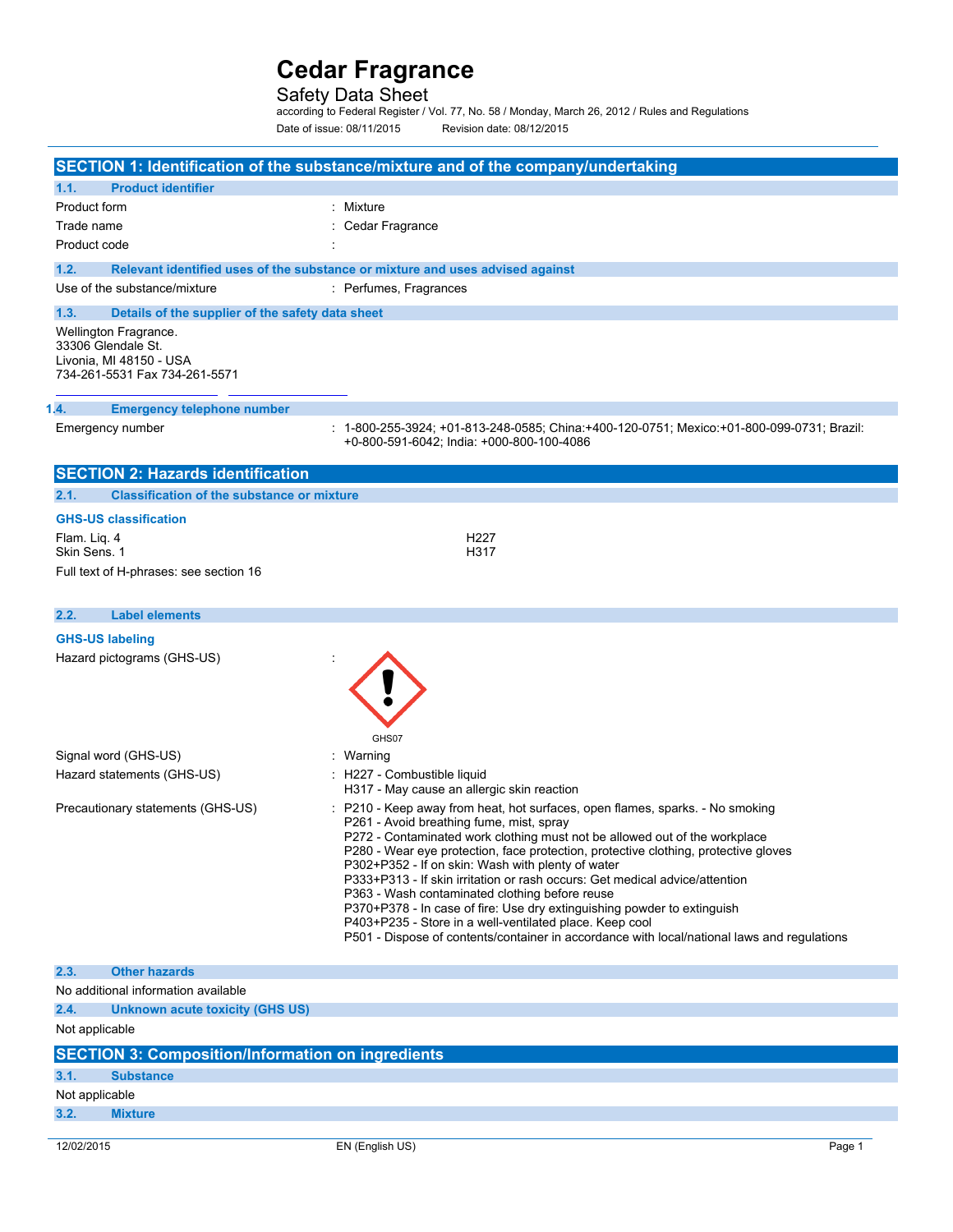Safety Data Sheet

according to Federal Register / Vol. 77, No. 58 / Monday, March 26, 2012 / Rules and Regulations

| <b>Name</b>              | <b>Product identifier</b> | $\frac{9}{6}$ | <b>GHS-US classification</b>                                                                         |
|--------------------------|---------------------------|---------------|------------------------------------------------------------------------------------------------------|
| Terpineol                | (CAS No) 8000-41-7        | 1.395 - 5.895 | Flam. Lig. 4, H227<br>Skin Irrit. 2, H315<br>Eye Irrit. 2A, H319                                     |
| <b>Menthol Crystals</b>  | (CAS No) 1490-04-6        | $0.31 - 1.31$ | Skin Irrit. 2, H315                                                                                  |
| Coumarin crystals        | (CAS No) 91-64-5          | $0.31 - 1.31$ | Acute Tox. 4 (Oral), H302<br>Skin Sens. 1B, H317<br>Aquatic Acute 2, H401<br>Aquatic Chronic 2, H411 |
| Fir needle oil, Canadian | (CAS No) 8021-28-1        | $0.1 - 1$     | Flam. Lig. 3, H226<br><b>Skin Sens. 1. H317</b><br>Asp. Tox. 1, H304<br>Aquatic Chronic 2, H411      |

Allergen report available upon request.

Full text of H-phrases: see section 16

|                                       | <b>SECTION 4: First aid measures</b>                                |                                                                                                                                                                                                                                                                                                                                                                                                                        |  |
|---------------------------------------|---------------------------------------------------------------------|------------------------------------------------------------------------------------------------------------------------------------------------------------------------------------------------------------------------------------------------------------------------------------------------------------------------------------------------------------------------------------------------------------------------|--|
| 4.1.                                  | <b>Description of first aid measures</b>                            |                                                                                                                                                                                                                                                                                                                                                                                                                        |  |
|                                       | First-aid measures general                                          | : Never give anything by mouth to an unconscious person. If you feel unwell, seek medical<br>advice (show the label where possible).                                                                                                                                                                                                                                                                                   |  |
| First-aid measures after inhalation   |                                                                     | Allow victim to breathe fresh air. Allow the victim to rest.                                                                                                                                                                                                                                                                                                                                                           |  |
| First-aid measures after skin contact |                                                                     | Wash with plenty of soap and water. If skin irritation or rash occurs: Get immediate medical<br>advice/attention. Get medical advice/attention. Specific treatment (see Wash skin with plenty of<br>water, Call a physician immediately on this label). Wash contaminated clothing before reuse.<br>Remove affected clothing and wash all exposed skin area with mild soap and water, followed<br>by warm water rinse. |  |
|                                       | First-aid measures after eye contact                                | Rinse immediately with plenty of water. Obtain medical attention if pain, blinking or redness<br>persist.                                                                                                                                                                                                                                                                                                              |  |
|                                       | First-aid measures after ingestion                                  | : Rinse mouth. Do NOT induce vomiting. Obtain emergency medical attention.                                                                                                                                                                                                                                                                                                                                             |  |
| 4.2.                                  | Most important symptoms and effects, both acute and delayed         |                                                                                                                                                                                                                                                                                                                                                                                                                        |  |
|                                       | Symptoms/injuries                                                   | : Not expected to present a significant hazard under anticipated conditions of normal use.                                                                                                                                                                                                                                                                                                                             |  |
|                                       | Symptoms/injuries after inhalation                                  | : May cause an allergic skin reaction.                                                                                                                                                                                                                                                                                                                                                                                 |  |
| 4.3.                                  |                                                                     | Indication of any immediate medical attention and special treatment needed                                                                                                                                                                                                                                                                                                                                             |  |
|                                       | No additional information available                                 |                                                                                                                                                                                                                                                                                                                                                                                                                        |  |
|                                       |                                                                     |                                                                                                                                                                                                                                                                                                                                                                                                                        |  |
|                                       | <b>SECTION 5: Firefighting measures</b>                             |                                                                                                                                                                                                                                                                                                                                                                                                                        |  |
| 5.1.                                  | <b>Extinguishing media</b>                                          |                                                                                                                                                                                                                                                                                                                                                                                                                        |  |
|                                       | Suitable extinguishing media                                        | : Foam. Dry powder. Carbon dioxide. Water spray. Sand.                                                                                                                                                                                                                                                                                                                                                                 |  |
|                                       | Unsuitable extinguishing media                                      | : Do not use a heavy water stream.                                                                                                                                                                                                                                                                                                                                                                                     |  |
| 5.2.                                  | Special hazards arising from the substance or mixture               |                                                                                                                                                                                                                                                                                                                                                                                                                        |  |
| Fire hazard                           |                                                                     | : Combustible liquid.                                                                                                                                                                                                                                                                                                                                                                                                  |  |
| Explosion hazard                      |                                                                     | May form flammable/explosive vapor-air mixture.                                                                                                                                                                                                                                                                                                                                                                        |  |
| 5.3.                                  | <b>Advice for firefighters</b>                                      |                                                                                                                                                                                                                                                                                                                                                                                                                        |  |
|                                       | Firefighting instructions                                           | : Use water spray or fog for cooling exposed containers. Exercise caution when fighting any<br>chemical fire. Prevent fire-fighting water from entering environment.                                                                                                                                                                                                                                                   |  |
|                                       | Protection during firefighting                                      | : Do not enter fire area without proper protective equipment, including respiratory protection.                                                                                                                                                                                                                                                                                                                        |  |
|                                       |                                                                     |                                                                                                                                                                                                                                                                                                                                                                                                                        |  |
|                                       | <b>SECTION 6: Accidental release measures</b>                       |                                                                                                                                                                                                                                                                                                                                                                                                                        |  |
| 6.1.                                  | Personal precautions, protective equipment and emergency procedures |                                                                                                                                                                                                                                                                                                                                                                                                                        |  |
|                                       | General measures                                                    | : Remove ignition sources. Use special care to avoid static electric charges. No open flames. No<br>smoking.                                                                                                                                                                                                                                                                                                           |  |
| 6.1.1.                                | For non-emergency personnel                                         |                                                                                                                                                                                                                                                                                                                                                                                                                        |  |
|                                       | Emergency procedures                                                | : Evacuate unnecessary personnel.                                                                                                                                                                                                                                                                                                                                                                                      |  |
| 6.1.2.                                | For emergency responders                                            |                                                                                                                                                                                                                                                                                                                                                                                                                        |  |
|                                       | Protective equipment                                                | Equip cleanup crew with proper protection.                                                                                                                                                                                                                                                                                                                                                                             |  |
|                                       | <b>Emergency procedures</b>                                         | : Ventilate area.                                                                                                                                                                                                                                                                                                                                                                                                      |  |
| 6.2.                                  | <b>Environmental precautions</b>                                    |                                                                                                                                                                                                                                                                                                                                                                                                                        |  |
|                                       |                                                                     | Prevent entry to sewers and public waters. Notify authorities if liquid enters sewers or public waters.                                                                                                                                                                                                                                                                                                                |  |
| 12/02/2015                            |                                                                     | EN (English US)<br>2/7                                                                                                                                                                                                                                                                                                                                                                                                 |  |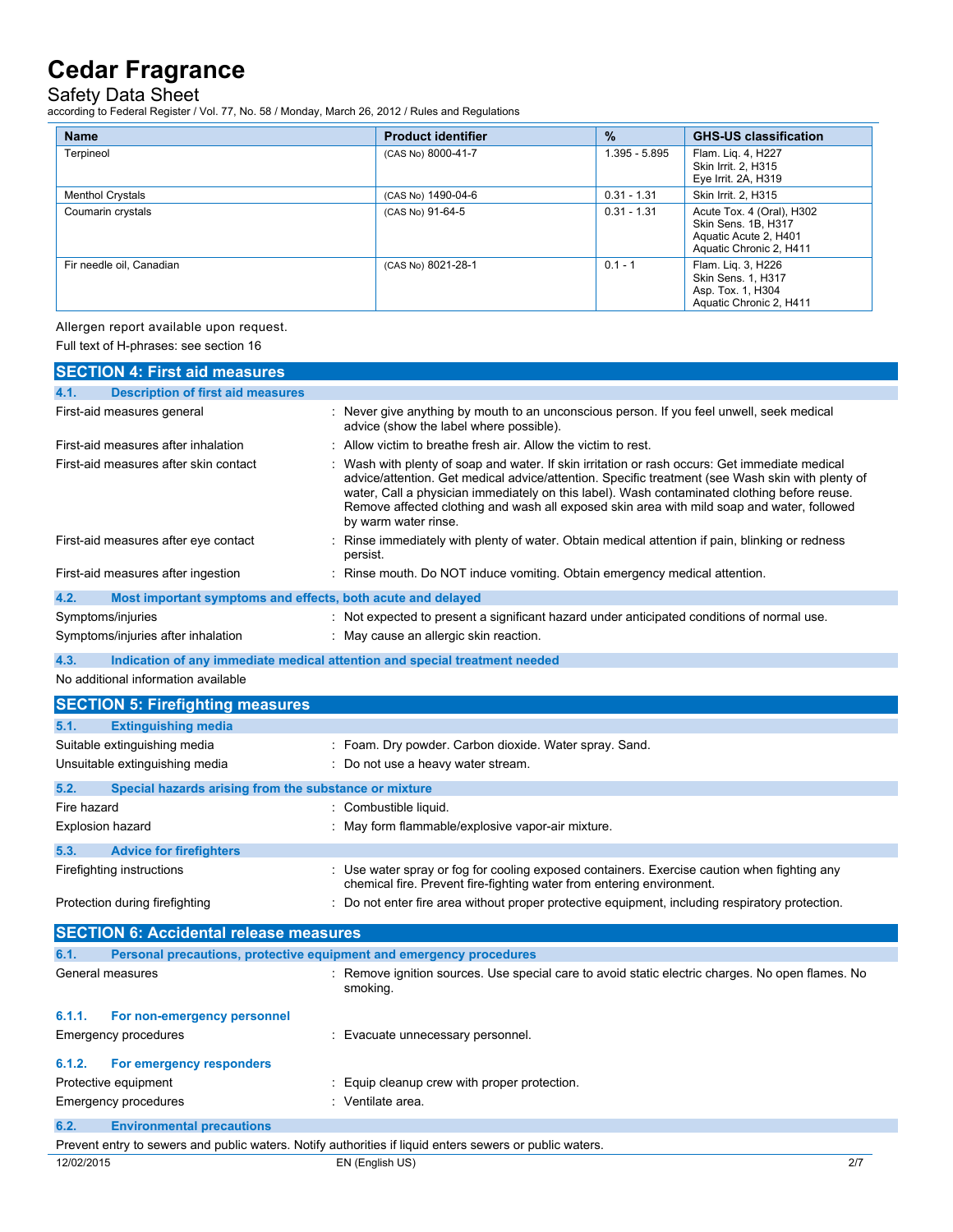## Safety Data Sheet

according to Federal Register / Vol. 77, No. 58 / Monday, March 26, 2012 / Rules and Regulations

| 6.3.                                                      | Methods and material for containment and cleaning up                                                                                                                                                                                                                 |
|-----------------------------------------------------------|----------------------------------------------------------------------------------------------------------------------------------------------------------------------------------------------------------------------------------------------------------------------|
| Methods for cleaning up                                   | : Soak up spills with inert solids, such as clay or diatomaceous earth as soon as possible. Collect<br>spillage. Store away from other materials.                                                                                                                    |
| <b>Reference to other sections</b><br>6.4.                |                                                                                                                                                                                                                                                                      |
| See Heading 8. Exposure controls and personal protection. |                                                                                                                                                                                                                                                                      |
| <b>SECTION 7: Handling and storage</b>                    |                                                                                                                                                                                                                                                                      |
| <b>Precautions for safe handling</b><br>7.1.              |                                                                                                                                                                                                                                                                      |
| Additional hazards when processed                         | : Handle empty containers with care because residual vapors are flammable. Keep away from<br>Keep away from heat, sparks and flame. - No smoking.                                                                                                                    |
| Precautions for safe handling                             | : No open flames. No smoking. Avoid breathing fume, mist, spray. Wash hands and other<br>exposed areas with mild soap and water before eating, drinking or smoking and when leaving<br>work. Provide good ventilation in process area to prevent formation of vapor. |
| Hygiene measures                                          | Contaminated work clothing should not be allowed out of the workplace. Wash contaminated<br>clothing before reuse.                                                                                                                                                   |
| 7.2.                                                      | Conditions for safe storage, including any incompatibilities                                                                                                                                                                                                         |
| المحورية والمحامص المحامدات                               | المحبوب والمكرم والمرابط والمنازع فاستعملت والمتحاول والمتحوض والمتحدود والمستلح والمستحدث والمستحدث والمستحدث                                                                                                                                                       |

| <u>outamnone for sale storage, including any incompatibilities</u> |                                                                                                                                                                                                                                                         |
|--------------------------------------------------------------------|---------------------------------------------------------------------------------------------------------------------------------------------------------------------------------------------------------------------------------------------------------|
| Technical measures                                                 | : Proper grounding procedures to avoid static electricity should be followed.                                                                                                                                                                           |
| Storage conditions                                                 | : Keep in fireproof place. Keep only in the original container in a cool, well ventilated place away<br>from : Keep away from heat, hot surfaces, sparks, open flames and other ignition sources. No<br>smoking. Keep container closed when not in use. |
| Incompatible products                                              | : Strong bases. Strong acids.                                                                                                                                                                                                                           |
| Incompatible materials                                             | : Heat sources. Sources of ignition. Direct sunlight.                                                                                                                                                                                                   |
| Storage temperature                                                | : 25 $^{\circ}$ C                                                                                                                                                                                                                                       |
| Storage area                                                       | : Store in a well-ventilated place. Store away from heat.                                                                                                                                                                                               |
| Special rules on packaging                                         | : Store in a closed container.                                                                                                                                                                                                                          |
| Packaging materials                                                | : Do not store in corrodable metal.                                                                                                                                                                                                                     |
| 7.3.<br><b>Specific end use(s)</b>                                 |                                                                                                                                                                                                                                                         |

No additional information available

### **SECTION 8: Exposure controls/personal protection**

#### **8.1. Control parameters**

| s,                     |  |  |
|------------------------|--|--|
| <b>Cedar Fragrance</b> |  |  |
| ACGIH                  |  |  |
|                        |  |  |
|                        |  |  |
|                        |  |  |
|                        |  |  |
|                        |  |  |
|                        |  |  |
|                        |  |  |
|                        |  |  |
|                        |  |  |
|                        |  |  |
|                        |  |  |
| <b>OSHA</b>            |  |  |
|                        |  |  |
|                        |  |  |
|                        |  |  |
|                        |  |  |
|                        |  |  |
|                        |  |  |
|                        |  |  |
|                        |  |  |
|                        |  |  |
|                        |  |  |
|                        |  |  |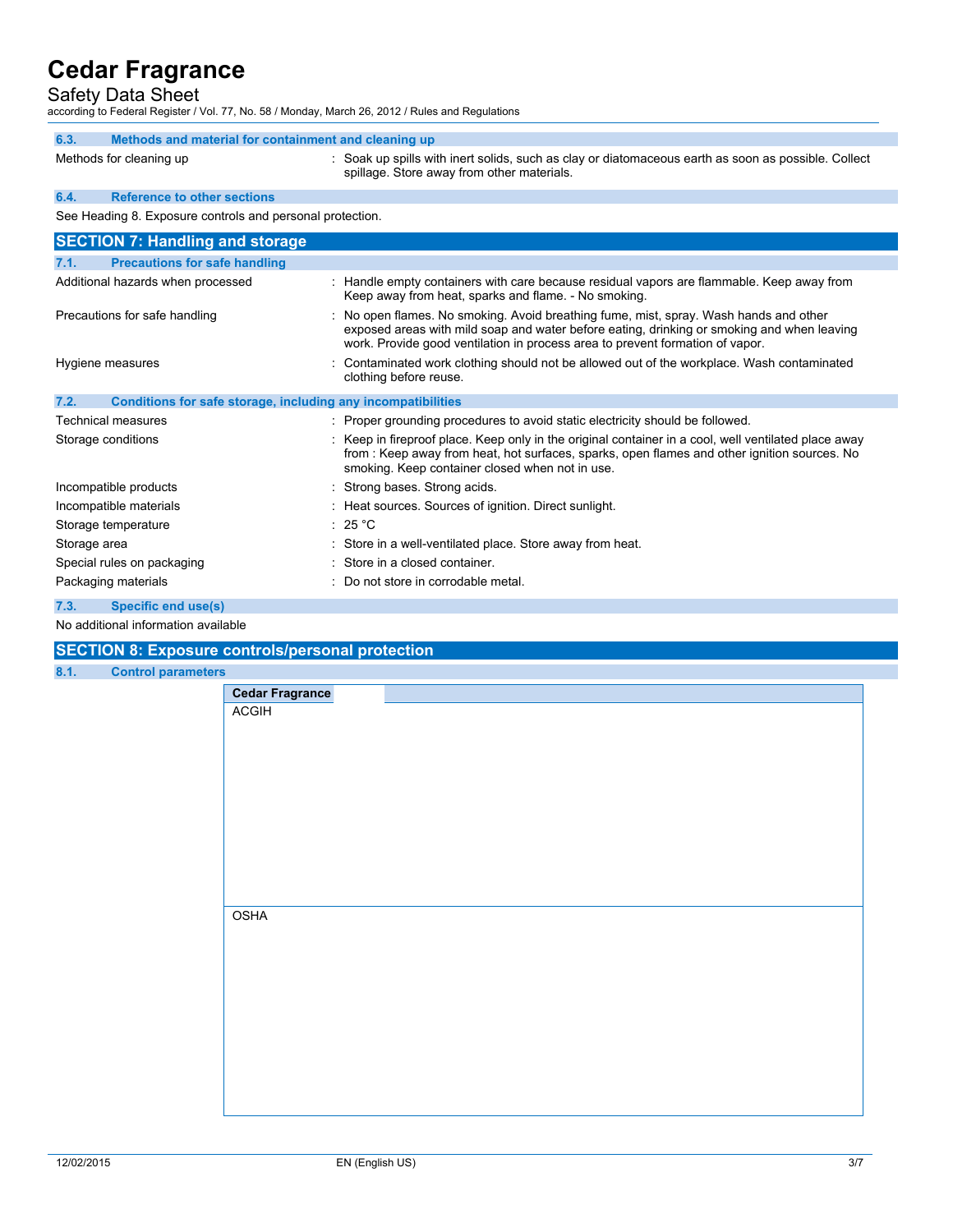# Safety Data Sheet

according to Federal Register / Vol. 77, No. 58 / Monday, March 26, 2012 / Rules and Regulations

| 8.2.<br><b>Exposure controls</b> |                                          |
|----------------------------------|------------------------------------------|
| Personal protective equipment    | : Avoid all unnecessary exposure.        |
| Hand protection                  | : Wear protective gloves.                |
| Eye protection                   | : Chemical goggles or safety glasses.    |
| Respiratory protection           | : Wear appropriate mask.                 |
| Other information                | : Do not eat, drink or smoke during use. |

# **SECTION 9: Physical and chemical properties 9.1. Information on basic physical and chemical properties** Physical state : Liquid Color : light yellow amber Odor : wood Pine Odor threshold **in the contract of the contract of the contract of the contract of the contract of the contract of the contract of the contract of the contract of the contract of the contract of the contract of the contrac** pH : No data available Relative evaporation rate (butyl acetate=1) : No data available

| Melting point                   | : No data available |
|---------------------------------|---------------------|
| Freezing point                  | : No data available |
| Boiling point                   | : No data available |
| Flash point                     | : 87.78 °C          |
| Auto-ignition temperature       | : No data available |
| Decomposition temperature       | : No data available |
| Flammability (solid, gas)       | : No data available |
| Vapor pressure                  | : No data available |
| Relative vapor density at 20 °C | : No data available |
| Relative density                | : $\approx 0.93$    |
| Solubility                      | : No data available |
| Log Pow                         | : No data available |
| Log Kow                         | : No data available |
| Viscosity, kinematic            | : No data available |
| Viscosity, dynamic              | : No data available |
| Explosive properties            | : No data available |
| Oxidizing properties            | No data available   |
| <b>Explosion limits</b>         | No data available   |

**9.2. Other information**

No additional information available

|       | <b>SECTION 10: Stability and reactivity</b> |  |
|-------|---------------------------------------------|--|
| 10.1. | <b>Reactivity</b>                           |  |

No additional information available

#### **10.2. Chemical stability**

Combustible liquid. May form flammable/explosive vapor-air mixture. Not established.

**10.3. Possibility of hazardous reactions**

Not established.

#### **10.4. Conditions to avoid**

Open flame. Overheating. Direct sunlight. Heat. Sparks. Extremely high or low temperatures.

#### **10.5. Incompatible materials**

Strong acids. Strong bases.

### **10.6. Hazardous decomposition products**

May release flammable gases. fume. Carbon monoxide. Carbon dioxide.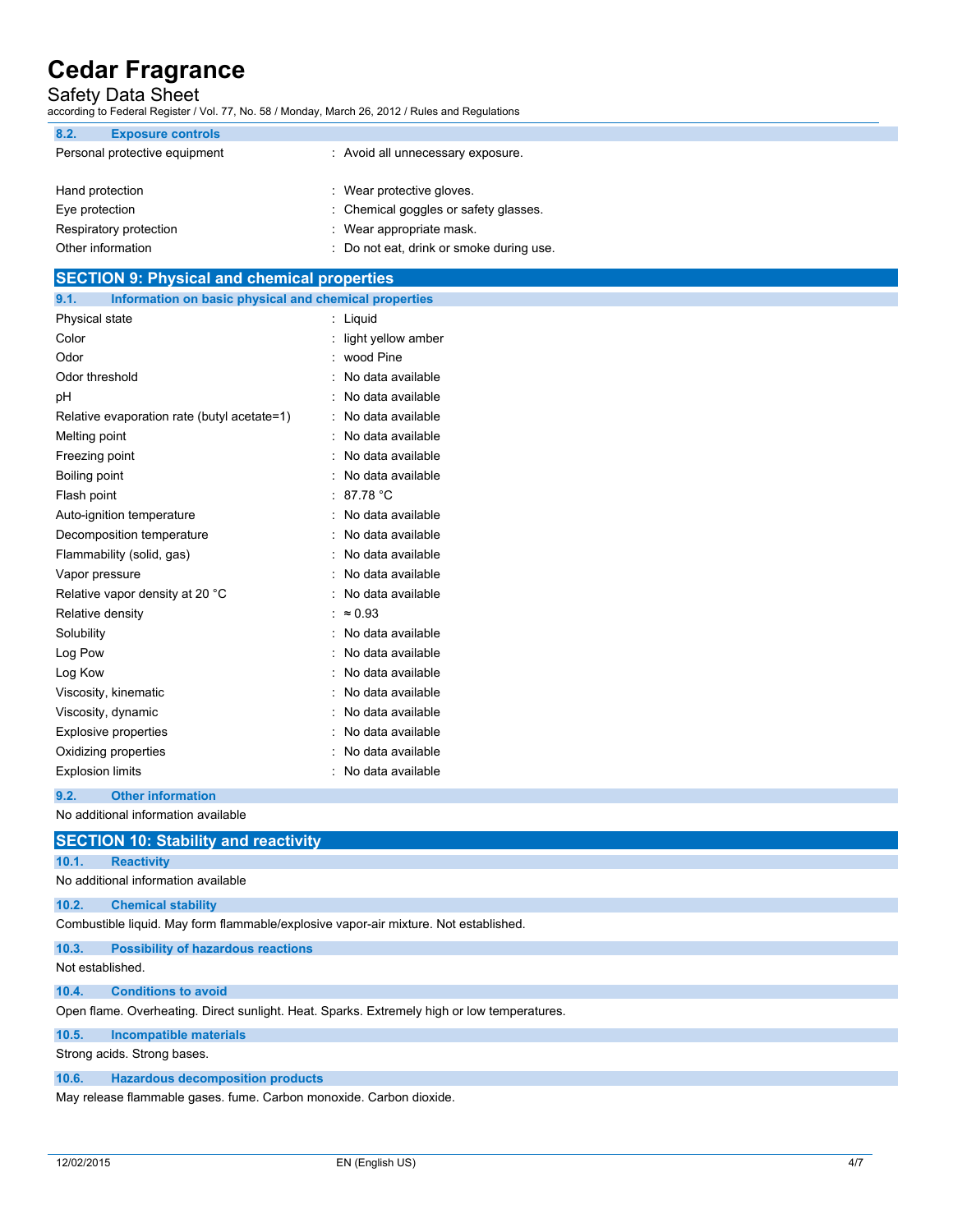# Safety Data Sheet

according to Federal Register / Vol. 77, No. 58 / Monday, March 26, 2012 / Rules and Regulations

| <b>SECTION 11: Toxicological information</b>           |                                                                                                                                                                  |
|--------------------------------------------------------|------------------------------------------------------------------------------------------------------------------------------------------------------------------|
| 11.1.<br>Information on toxicological effects          |                                                                                                                                                                  |
|                                                        |                                                                                                                                                                  |
| Acute toxicity                                         | : Not classified                                                                                                                                                 |
| <b>Cedar Fragrance</b>                                 |                                                                                                                                                                  |
| Skin corrosion/irritation                              | : Not classified                                                                                                                                                 |
| Serious eye damage/irritation                          | : Not classified                                                                                                                                                 |
| Respiratory or skin sensitization                      | May cause an allergic skin reaction.                                                                                                                             |
| Germ cell mutagenicity                                 | Not classified                                                                                                                                                   |
| Carcinogenicity                                        | : Not classified                                                                                                                                                 |
| <b>Cedar Fragrance</b>                                 |                                                                                                                                                                  |
| Reproductive toxicity                                  | : Not classified                                                                                                                                                 |
| Specific target organ toxicity (single exposure)       | : Not classified                                                                                                                                                 |
| <b>Cedar Fragrance</b>                                 |                                                                                                                                                                  |
| Specific target organ toxicity (repeated<br>exposure)  | : Not classified                                                                                                                                                 |
| Aspiration hazard                                      | : Not classified                                                                                                                                                 |
| Potential Adverse human health effects and<br>symptoms | Based on available data, the classification criteria are not met.                                                                                                |
| Symptoms/injuries after inhalation                     | : May cause an allergic skin reaction.                                                                                                                           |
| <b>SECTION 12: Ecological information</b>              |                                                                                                                                                                  |
| 12.1.<br><b>Toxicity</b>                               |                                                                                                                                                                  |
| No additional information available                    |                                                                                                                                                                  |
| 12.2.<br><b>Persistence and degradability</b>          |                                                                                                                                                                  |
| <b>Cedar Fragrance</b>                                 |                                                                                                                                                                  |
| Persistence and degradability                          | Not established.                                                                                                                                                 |
| 12.3.<br><b>Bioaccumulative potential</b>              |                                                                                                                                                                  |
|                                                        |                                                                                                                                                                  |
| <b>Cedar Fragrance</b><br>Bioaccumulative potential    | Not established.                                                                                                                                                 |
|                                                        |                                                                                                                                                                  |
| 12.4.<br><b>Mobility in soil</b>                       |                                                                                                                                                                  |
| No additional information available                    |                                                                                                                                                                  |
| 12.5.<br><b>Other adverse effects</b>                  |                                                                                                                                                                  |
| Effect on ozone layer                                  |                                                                                                                                                                  |
|                                                        |                                                                                                                                                                  |
| Effect on the global warming                           | : No known ecological damage caused by this product.                                                                                                             |
| Other information                                      | : Avoid release to the environment.                                                                                                                              |
| <b>SECTION 13: Disposal considerations</b>             |                                                                                                                                                                  |
| 13.1.<br><b>Waste treatment methods</b>                |                                                                                                                                                                  |
| Waste disposal recommendations                         | Dispose of contents/container in accordance with local/national laws and regulations. Dispose<br>in a safe manner in accordance with local/national regulations. |
| Additional information                                 | : Handle empty containers with care because residual vapors are flammable.                                                                                       |
| Ecology - waste materials                              | : Avoid release to the environment.                                                                                                                              |
|                                                        |                                                                                                                                                                  |
| <b>SECTION 14: Transport information</b>               |                                                                                                                                                                  |
| In accordance with DOT                                 |                                                                                                                                                                  |
| Not regulated for transport                            |                                                                                                                                                                  |
| <b>Additional information</b>                          |                                                                                                                                                                  |
| Other information                                      | : No supplementary information available.                                                                                                                        |
|                                                        |                                                                                                                                                                  |

### **ADR**

No additional information available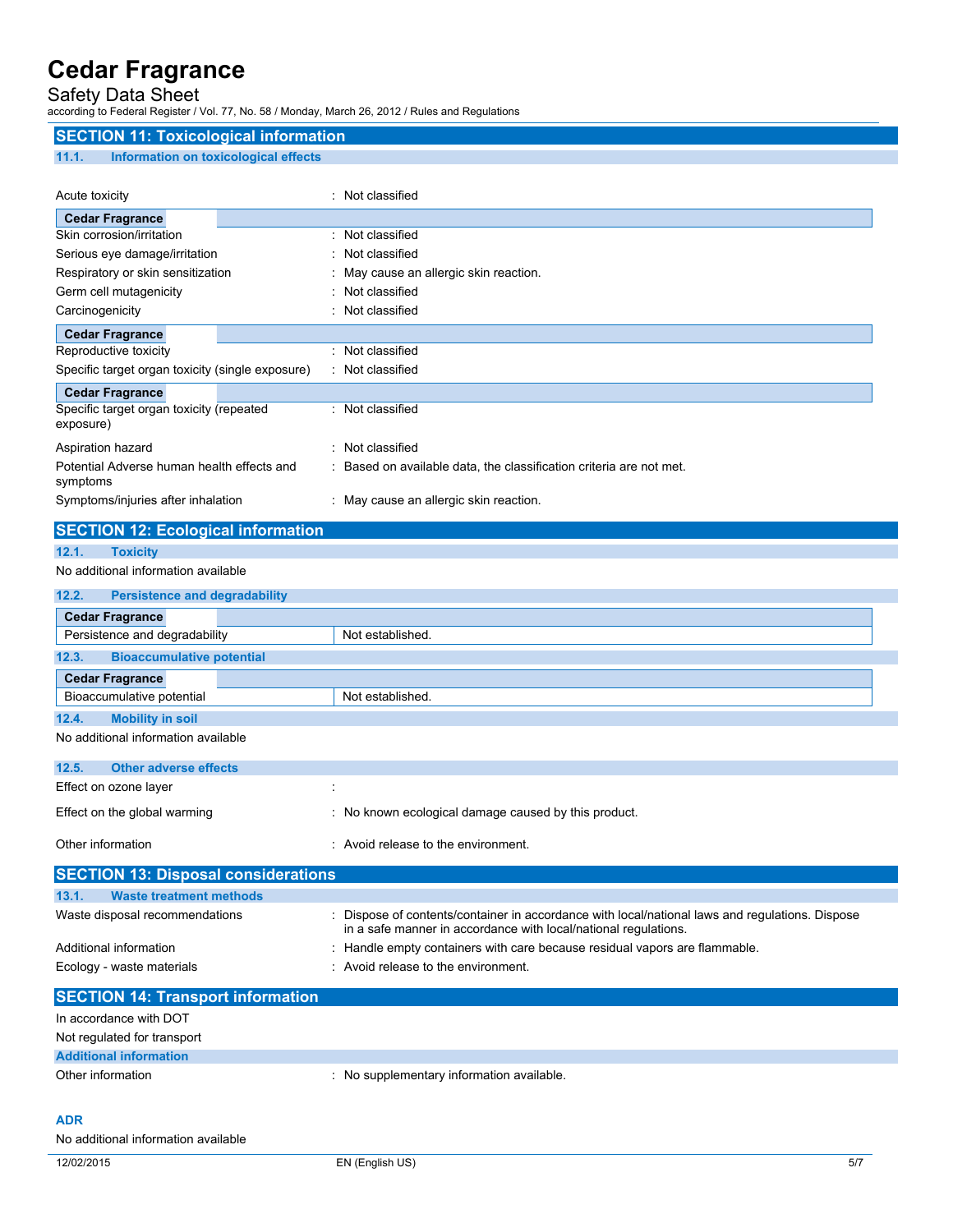## Safety Data Sheet

according to Federal Register / Vol. 77, No. 58 / Monday, March 26, 2012 / Rules and Regulations

#### **Transport by sea**

No additional information available

#### **Air transport**

No additional information available

### **SECTION 15: Regulatory information**

#### **15.1. US Federal regulations**

All components of this product are listed, or excluded from listing, on the United States Environmental Protection Agency Toxic Substances Control Act (TSCA) inventory.

This product or mixture does not contain a toxic chemical or chemicals in excess of the applicable de minimis concentration as specified in 40 CFR §372.38(a) subject to the reporting requirements of section 313 of Title III of the Superfund Amendments and Reauthorization Act of 1986 and 40 CFR Part 372.

#### **15.2. International regulations**

#### **CANADA**

**Fir needle oil, Canadian (8021-28-1)**

Listed on the Canadian DSL (Domestic Substances List)

#### **Terpineol (8000-41-7)**

Listed on the Canadian DSL (Domestic Substances List)

## **Menthol Crystals (1490-04-6)**

Listed on the Canadian DSL (Domestic Substances List)

#### **Coumarin crystals (91-64-5)**

Listed on the Canadian DSL (Domestic Substances List)

#### **EU-Regulations**

No additional information available

### **Terpineol (8000-41-7)**

Listed on the EEC inventory EINECS (European Inventory of Existing Commercial Chemical Substances)

#### **Menthol Crystals (1490-04-6)**

Listed on the EEC inventory EINECS (European Inventory of Existing Commercial Chemical Substances)

#### **Coumarin crystals (91-64-5)**

Listed on the EEC inventory EINECS (European Inventory of Existing Commercial Chemical Substances)

#### **Classification according to Regulation (EC) No. 1272/2008 [CLP]**

Not determined

#### **Classification according to Directive 67/548/EEC [DSD] or 1999/45/EC [DPD]**

#### **15.2.2. National regulations**

#### **Fir needle oil, Canadian (8021-28-1)**

Listed on the AICS (Australian Inventory of Chemical Substances)

Listed on IECSC (Inventory of Existing Chemical Substances Produced or Imported in China)

Listed on the Korean ECL (Existing Chemicals List)

Listed on NZIoC (New Zealand Inventory of Chemicals)

Listed on PICCS (Philippines Inventory of Chemicals and Chemical Substances)

#### **Terpineol (8000-41-7)**

Listed on the AICS (Australian Inventory of Chemical Substances)

Listed on IECSC (Inventory of Existing Chemical Substances Produced or Imported in China)

Listed on the Japanese ENCS (Existing & New Chemical Substances) inventory

Listed on the Korean ECL (Existing Chemicals List)

Listed on NZIoC (New Zealand Inventory of Chemicals)

Listed on PICCS (Philippines Inventory of Chemicals and Chemical Substances)

Listed on INSQ (Mexican national Inventory of Chemical Substances)

Listed on CICR (Turkish Inventory and Control of Chemicals)